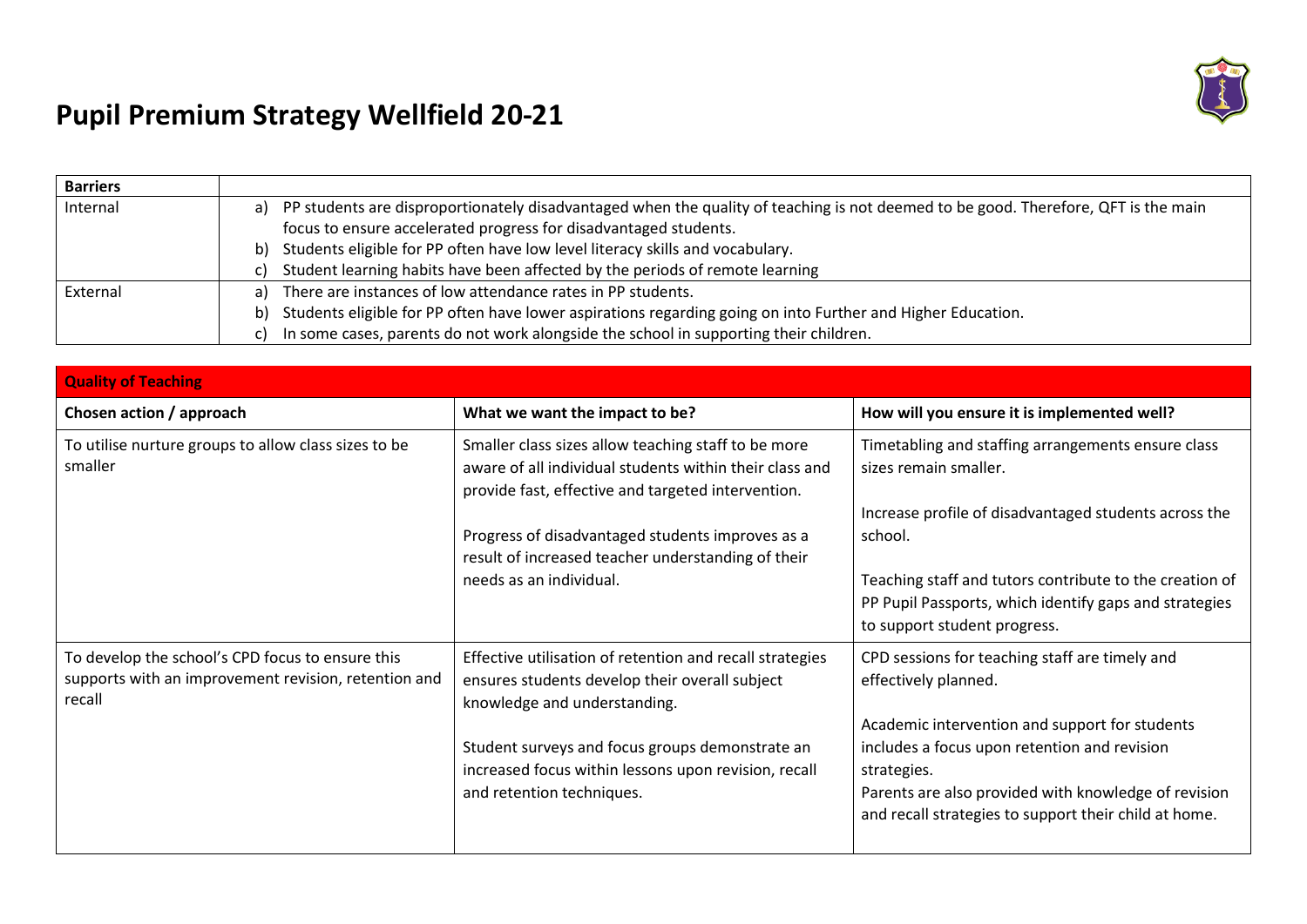| To develop student vocabulary, both within lessons<br>and during tutor time          | There is evidence of an improvement in the overall use<br>and confidence with subject specific vocabulary, both<br>spoken and written. | Tutor time slots provided for vocabulary focus, along<br>with high quality resources.<br>Timely, effective and high quality CPD sessions for<br>staff.<br>Faculty time provided with a focus upon Closing the<br>Vocabulary Gap.                                                                                                               |
|--------------------------------------------------------------------------------------|----------------------------------------------------------------------------------------------------------------------------------------|------------------------------------------------------------------------------------------------------------------------------------------------------------------------------------------------------------------------------------------------------------------------------------------------------------------------------------------------|
| Recruitment, training and retention of quality staff -<br><b>Teaching School CPD</b> | The standard of quality first teaching with high levels<br>of challenge is consistent across all subject and all year<br>groups        | Staff have time to collaborate and plan learning to<br>stretch and challenge all students<br>Staff will utilise the training and development offered<br>by the Teaching School Alliance and other providers<br>Leaders at all levels with be reflective practitioners<br>and continually develop their practice and sharing<br>with colleagues |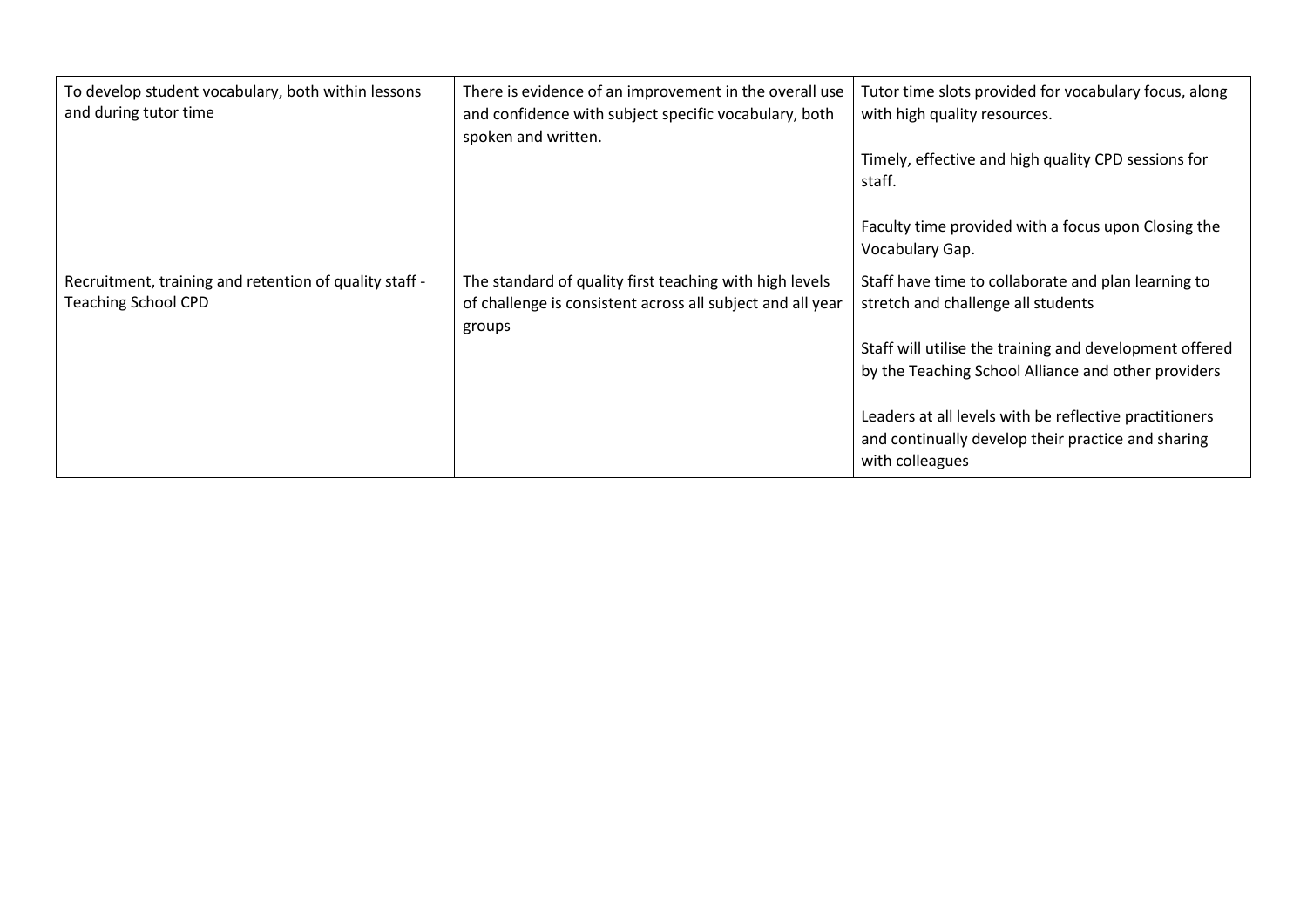| <b>Pastoral</b>                                                                                                           |                                                                                                                                                                                                                   |                                                                                                                                  |
|---------------------------------------------------------------------------------------------------------------------------|-------------------------------------------------------------------------------------------------------------------------------------------------------------------------------------------------------------------|----------------------------------------------------------------------------------------------------------------------------------|
| Chosen action / approach                                                                                                  | What we want the impact to be?                                                                                                                                                                                    | How will you ensure it is implemented well?                                                                                      |
| To further embed the attendance procedures,<br>targeting students eligible for PA in particular                           | Evidence of an overall improvement in the whole<br>school attendance figures for disadvantaged students.                                                                                                          | Further embed current attendance policies and<br>procedures.                                                                     |
|                                                                                                                           | Evidence of a reduction in persistent absenteeism<br>amongst those students eligible for PP.                                                                                                                      | Utilise the Partnership and the Executive Attendance<br>Manager to support with further enhancing<br>procedures.                 |
|                                                                                                                           |                                                                                                                                                                                                                   | Increase tutor understanding of their role in<br>intervening when attendance is a concern.                                       |
|                                                                                                                           |                                                                                                                                                                                                                   | Attendance data to be communicated regularly to all<br>staff.                                                                    |
| To develop the role of the Family Support Worker                                                                          | Those students and families who require additional<br>support are identified and provided with appropriate<br>intervention and support from the Family Support<br>Worker, as well as a range of outside agencies. | Weekly Student Support meetings to be used to<br>discuss students of concern, with minutes/notes<br>communicated to staff.       |
|                                                                                                                           |                                                                                                                                                                                                                   | Safeguarding training to be provided to staff, as well<br>as use of CPOMS.                                                       |
| To further enhance the role of the Personal Tutor,<br>particularly when focussing upon attendance &<br>readiness to learn | Evidence that the tutors use all available data,<br>particularly weekly pastoral data and all other<br>information to identify high profile students.                                                             | Staff CPD is focussed upon ensuring accuracy and<br>support with how to analyse data.                                            |
|                                                                                                                           | The tutor intervention supports the students in<br>making appropriate improvements.                                                                                                                               | A range of data provided to staff, including progress,<br>engagement, attendance and behaviour.                                  |
|                                                                                                                           | Review days are used to identify areas of concern and<br>to provide SMART targets for all students.                                                                                                               | Clear understanding of roles and expectations with<br>regards to the role of the tutor is developed during<br>teaching staff CPD |
|                                                                                                                           |                                                                                                                                                                                                                   | Students to be provided with folders for recording key<br>documents, such as attendance certificates, Passports,<br>PSPs.        |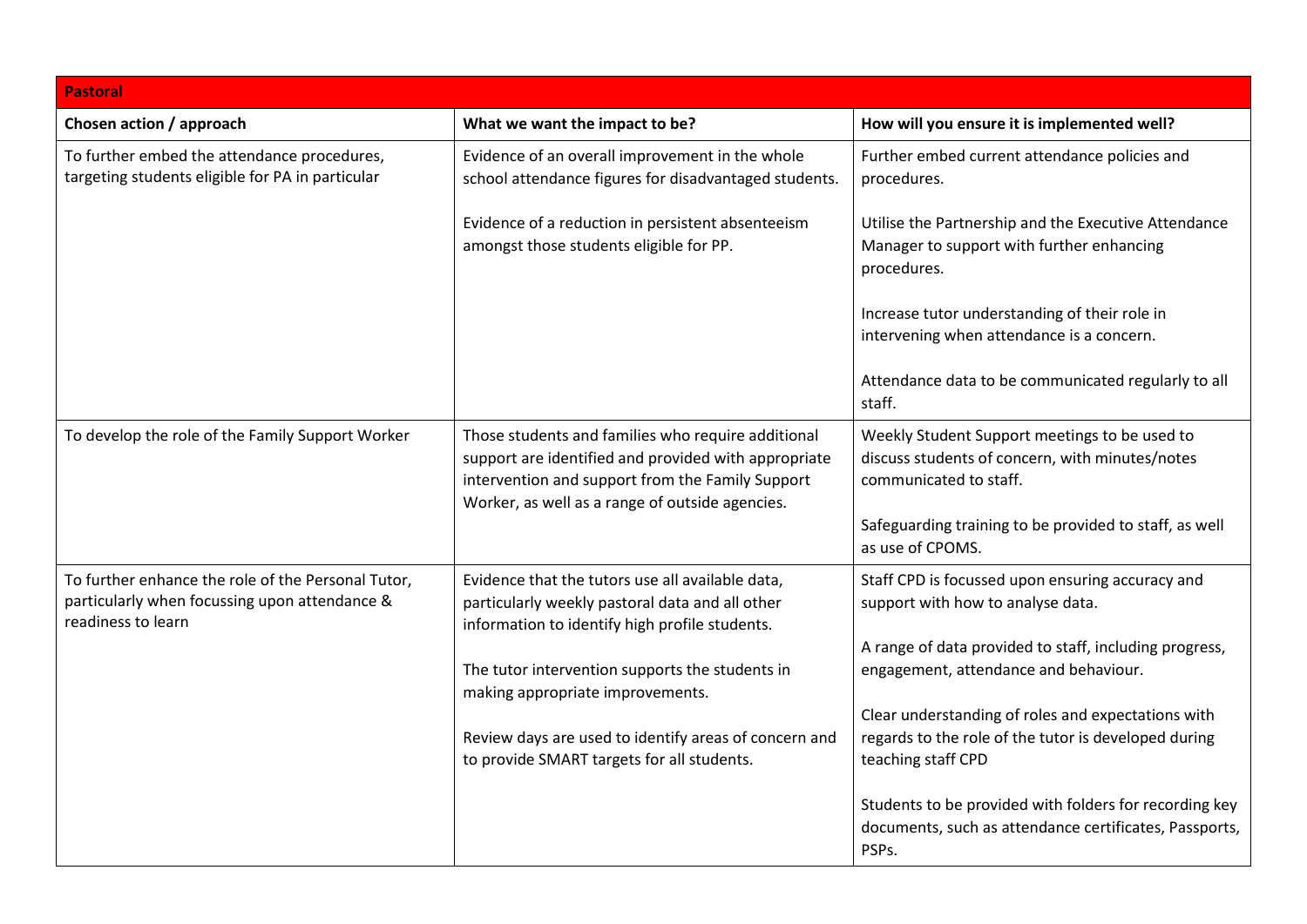|                                                     |                                                                                                                                    | Progress briefings are effectively utilised for data<br>analysis, as well as communication of students causing<br>concern.<br>Continue to develop and effectively implement the<br>Review Days. |
|-----------------------------------------------------|------------------------------------------------------------------------------------------------------------------------------------|-------------------------------------------------------------------------------------------------------------------------------------------------------------------------------------------------|
| To effectively utilise staff in Pastoral Team Roles | PBMs and other support staff identify students of<br>concern, intervene and create targets that help the<br>individual to improve. | Ensure clarity in the roles of pastoral staff.<br>Student Support meetings used for effective<br>communication of students causing concern.                                                     |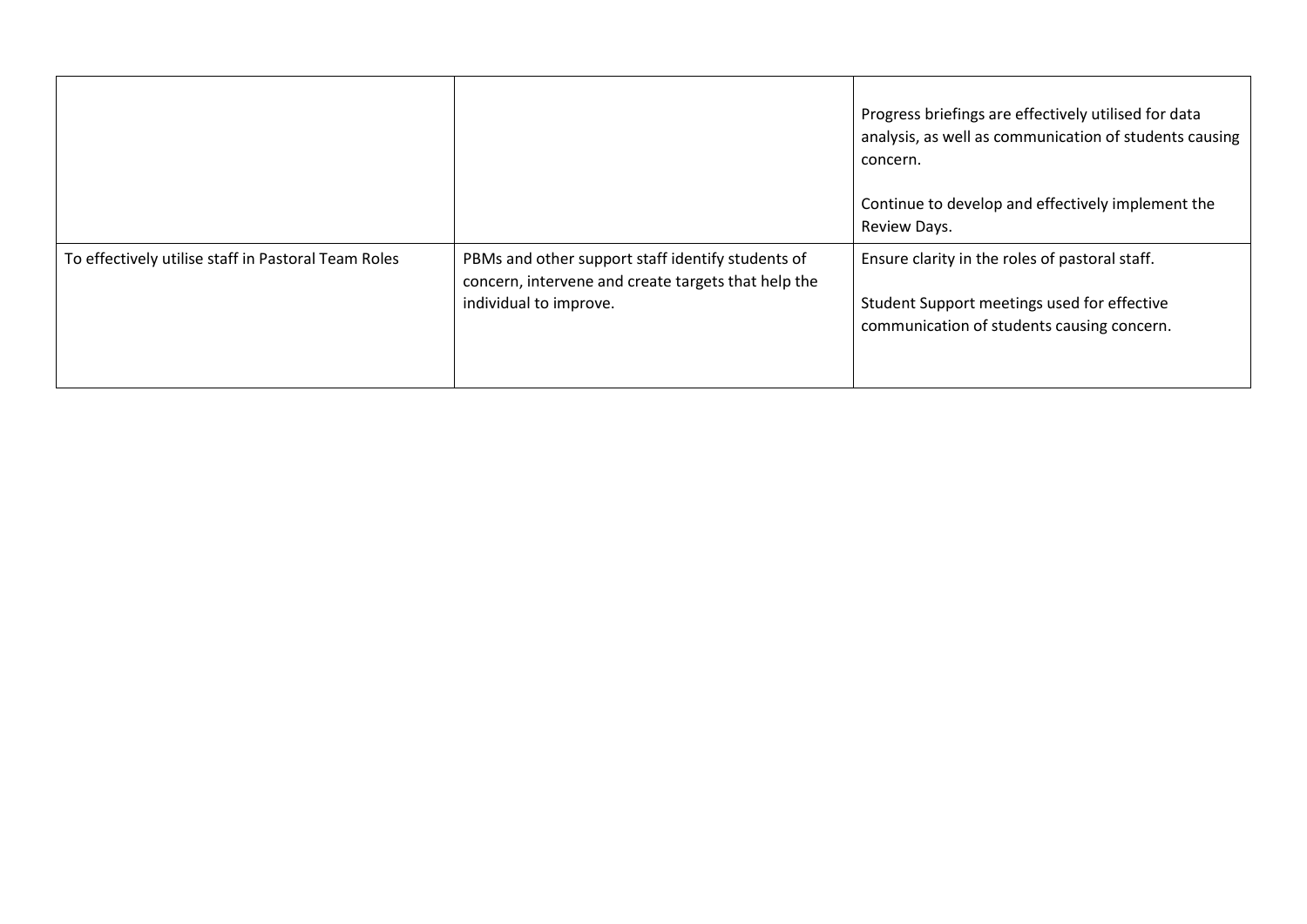| <b>Use of Data</b>                                                                              |                                                                                                                                                          |                                                                                                                                  |
|-------------------------------------------------------------------------------------------------|----------------------------------------------------------------------------------------------------------------------------------------------------------|----------------------------------------------------------------------------------------------------------------------------------|
| Chosen action / approach                                                                        | What we want the impact to be?                                                                                                                           | How will you ensure it is implemented well?                                                                                      |
| To develop the use of data and analysis                                                         | All staff analyse data to provide fast, effective<br>intervention and support to students.                                                               | Staff CPD is focussed upon ensuring accuracy and<br>support with how to analyse data.                                            |
|                                                                                                 | Data is used to identify common issues/concerns with<br>an individual to allow appropriate discussions and<br>targets to be created.                     | A range of data provided to staff, including progress,<br>engagement, attendance and behaviour.                                  |
|                                                                                                 |                                                                                                                                                          | Clear understanding of roles and expectations with<br>regards to data analysis.                                                  |
| To further develop the Progress Leader Role                                                     | Underachieving and disengaged students within each<br>House are identified and targeted intervention<br>supports an overall improvement.                 | Progress Leaders are provided with appropriate data<br>on a regular basis.                                                       |
|                                                                                                 |                                                                                                                                                          | Develop the focus upon Thursday Progress briefings to<br>ensure an improvement in communication of<br>students.                  |
|                                                                                                 |                                                                                                                                                          | A range of intervention strategies are utilised by<br>Progress Leaders.                                                          |
| To further develop the role of the Personal Tutor,<br>particularly in relation to data analysis | Tutor intervention and support ensures that tutees are<br>fully aware of current data and appropriate targets<br>allow the student to make improvements. | Appropriate data is provided in an accessible format<br>on a regular basis to tutors.                                            |
|                                                                                                 | Tutors play an effective role in providing a stage of<br>intervention with their tutees.                                                                 | Support and training provided to tutors in how to<br>analyse data, with a particular focus upon<br>disadvantaged students.       |
|                                                                                                 |                                                                                                                                                          | Clear and concise job description to be communicated<br>and understood by tutors with regards to their role in<br>rata analysis. |